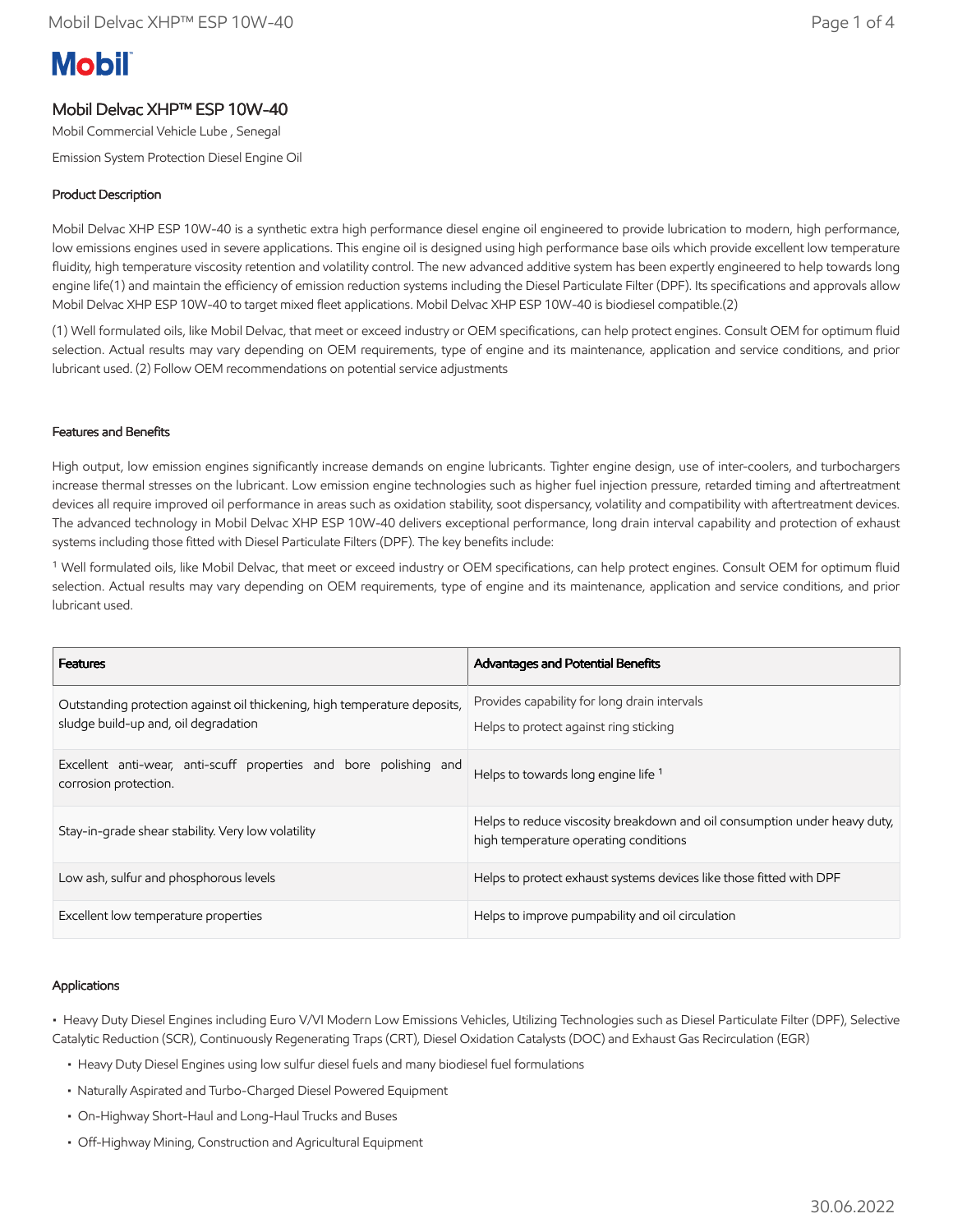#### Specifications and Approvals

| This product has the following approvals: |
|-------------------------------------------|
| <b>MAN M 3775</b>                         |
| MACK EOS-4.5                              |
| Mack EO-O Premium Plus                    |
| MB-Approval 228.51                        |
| <b>RENAULT TRUCKS RLD-2</b>               |
| <b>RENAULT TRUCKS RLD-3</b>               |
| VOLVO VDS-3                               |
| VOLVO VDS-4                               |
| VOLVO VDS-4.5                             |
| DQC IV-18 LA                              |

| This product is recommended for use in applications requiring: |
|----------------------------------------------------------------|
| MAN M 3271-1                                                   |
| <b>MAN M 3575</b>                                              |
| <b>IVECO 18-1804 TLS E9</b>                                    |
| <b>MANM 3477</b>                                               |
| Scania Low Ash                                                 |

| This product meets or exceeds the requirements of: |
|----------------------------------------------------|
| ACEA E4                                            |
| ACEA E6                                            |
| ACEA E7                                            |
| ACEA E9                                            |
| APICI-4                                            |
| API CI-4 PLUS                                      |
| API CH-4                                           |
| APICJ-4                                            |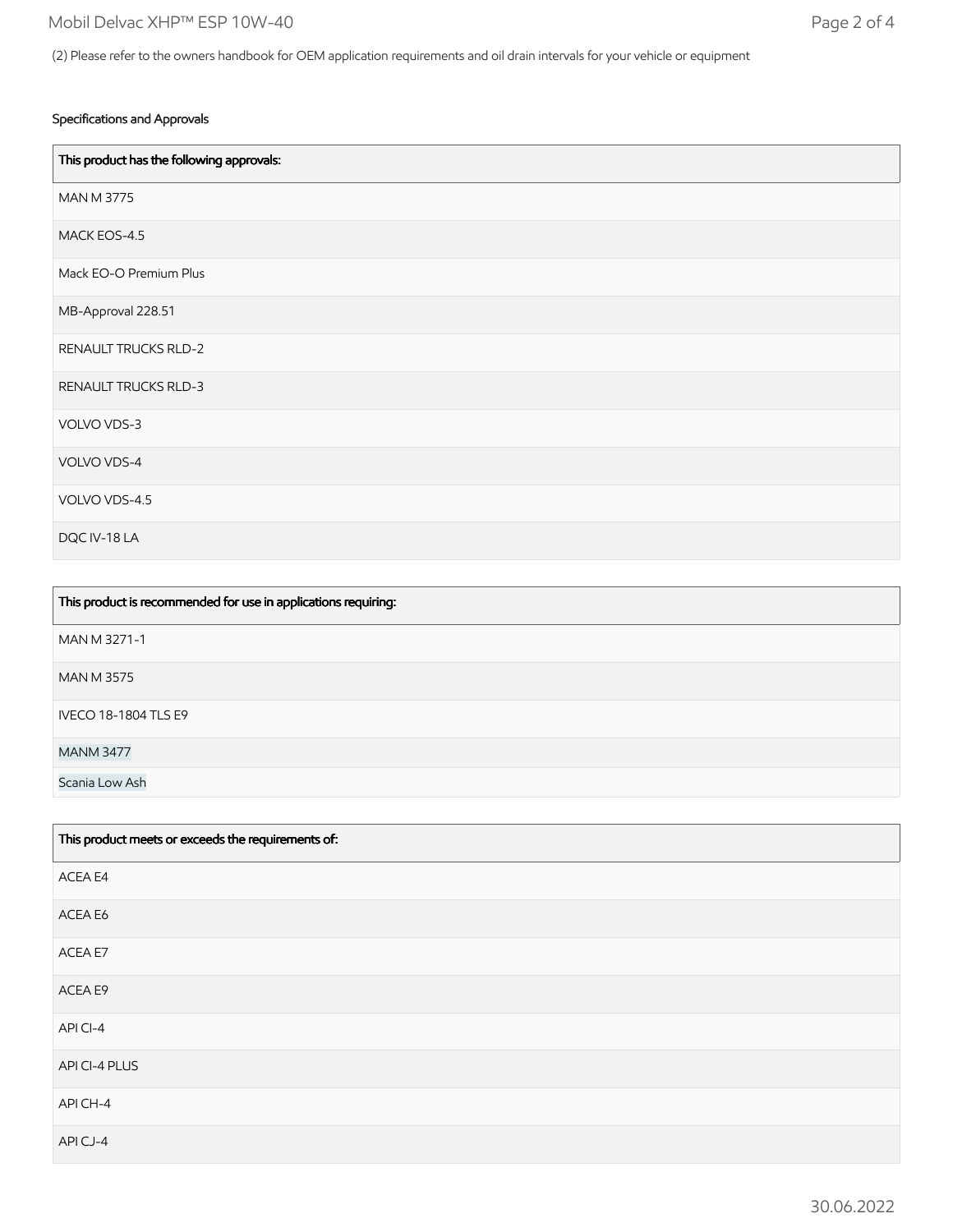| This product meets or exceeds the requirements of: |
|----------------------------------------------------|
| API CK-4                                           |
| Caterpillar ECF-3                                  |
| Cummins CES 20081                                  |
| Cummins CES 20086                                  |
| DAF Extended Drain                                 |
| ISUZU DEO (w/ DPD Equipped Vehicles)               |
| JASO DH-2                                          |

#### Properties and Specifications

| Property                                      |       |
|-----------------------------------------------|-------|
| Density @ 15.6 C, kg/l, ASTM D4052            | 0.861 |
| Flash Point, Cleveland Open Cup, °C, ASTM D92 | 232   |
| Kinematic Viscosity @ 100 C, mm2/s, ASTM D445 | 13.7  |
| Kinematic Viscosity @ 40 C, mm2/s, ASTM D445  | 91    |
| Pour Point, °C, ASTM D97                      | $-30$ |
| Viscosity Index, ASTM D2270                   | 153   |
| Base Number, mgKOH/g, ASTM D2896              | 13.2  |

#### Health and safety

Health and Safety recommendations for this product can be found on the Material Safety Data Sheet (MSDS) @ [http://www.msds.exxonmobil.com](http://www.msds.exxonmobil.com/psims/psims.aspx) /psims/psims.aspx

All trademarks used herein are trademarks or registered trademarks of Exxon Mobil Corporation or one of its subsidiaries unless indicated otherwise.

06-2022 MOBIL OIL SENEGAL KM 7,5 Boulevard du Centenaire de la Commune de Dakar, PO Box 227 Dakar, Senegal

#### + 221 859 30 00

Typical Properties are typical of those obtained with normal production tolerance and do not constitute a specification. Variations that do not affect product performance are to be expected during normal manufacture and at different blending locations. The information contained herein is subject to change without notice. All products may not be available locally. For more information, contact your local ExxonMobil contact or visit [www.exxonmobil.com](http://www.exxonmobil.com/)

ExxonMobil is comprised of numerous affiliates and subsidiaries, many with names that include Esso, Mobil, or ExxonMobil. Nothing in this document is intended to override or supersede the corporate separateness of local entities. Responsibility for local action and accountability remains with the local ExxonMobil-affiliate entities.